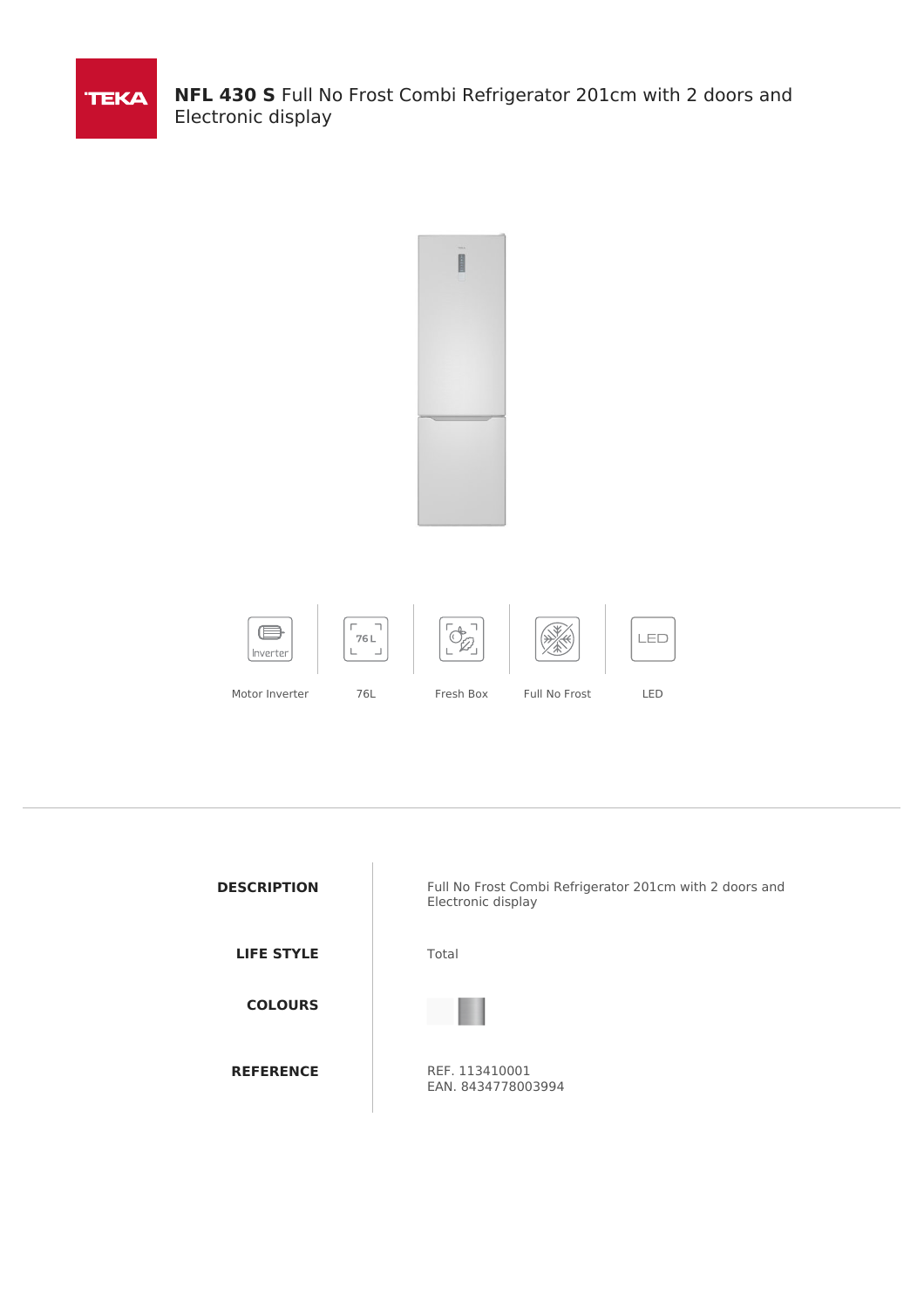# **NFL 430 S**

**TEKA** 

**FEATURES** Free Standing bottom freezer refrigerator Full No Frost Outer control display Electronic adjustable thermostat on fridge 2 FreshBox drawers Safety glass shelves Fast cooling function Front adjustable feet LED Illumination Reversible doors Climate class: N/ST/T Total capacity (gross/net): 360 / 326 litres Bottle rack and ice cube tray included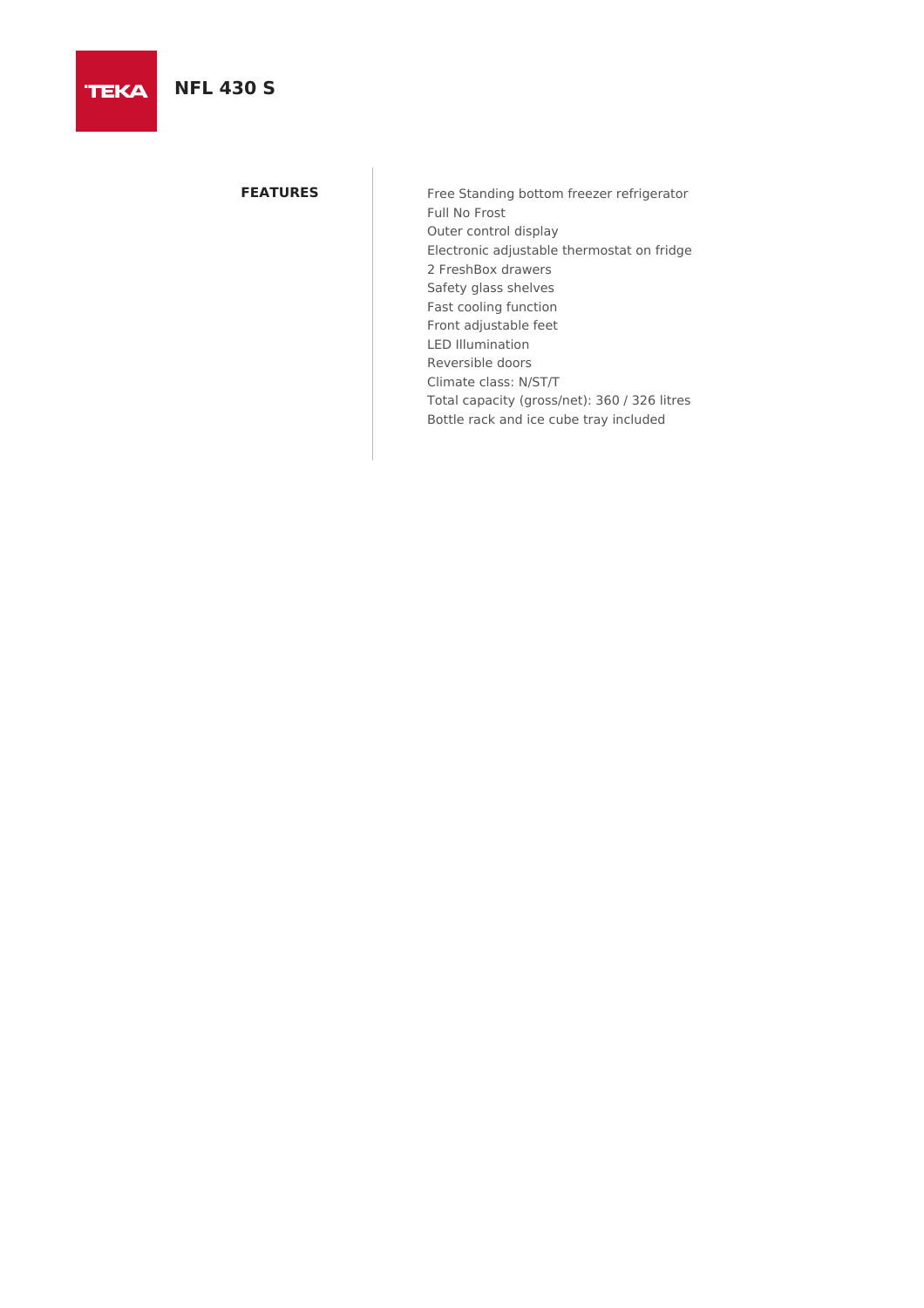### **NFL 430 S**

**TEKA** 



### **DIMENSIONS**

**Product height (mm):** 2010 **Product width (mm):** 595 **Product depth (mm):** 630 **Product length (mm): Net weight (Kg):** 70

## **TECH SPECS**

**PRODUCT SHEET Cooling system:** FULL NF

**FITTING MEASURES Built-in height (mm):** 2010

**No Frost In Refrigerator Compartment:** Yes **No Frost in freezer compartment:** Yes **Total gross capacity (litres):** 360 **Refrigerator compartment capacity (litres):** 245 **Freezer compartment capacity (litres):** 76 **Freezer classification:** 4 **Freezing capacity:** 4,0 **Annual Consumption (kWh/year):** 231 **Temperature Rise Time (h):** 15 (9 AT 1/3/2021) **Climate class:** N/ST/T **Noise level (dB):** 41 **Certificates:** CE, TUV, GS

#### **POWER SUPPLY Frequency (Hz):** 50

**Power rate (V):** 220-240 **Power rate (W):** 150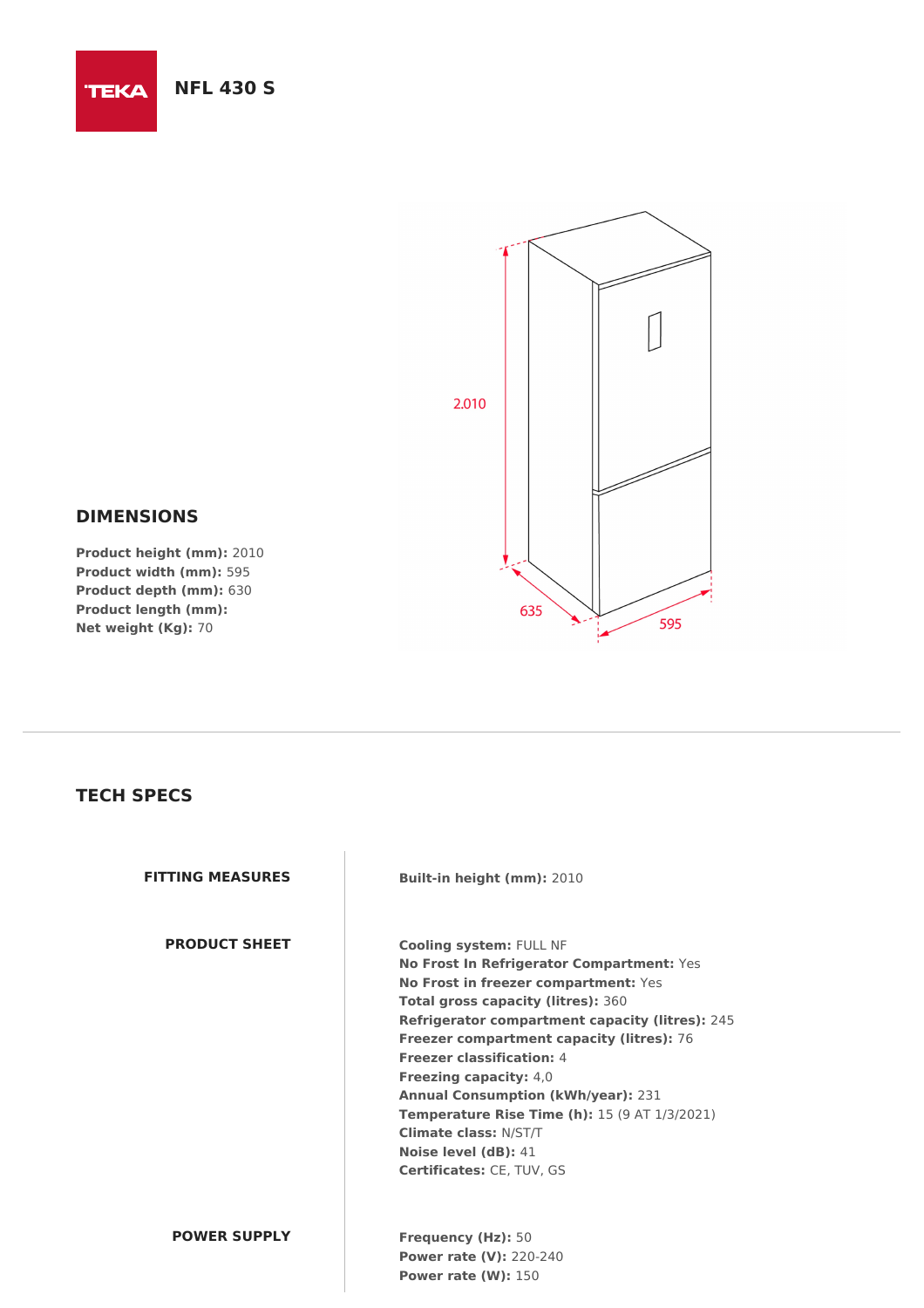|                                              | Defrost element power (W): 190<br>Energy consumption (kw/day): 0,641<br>Plug type: EU F TYPE<br>Cable Connection Length (cm): 1750                                                                                                                                                                                                                                                                                                                       |
|----------------------------------------------|----------------------------------------------------------------------------------------------------------------------------------------------------------------------------------------------------------------------------------------------------------------------------------------------------------------------------------------------------------------------------------------------------------------------------------------------------------|
| <b>PARTICULAR</b><br><b>CHARACTERISITICS</b> | Type of installation: Free standing<br>Automatic defrosting in the refrigeration compartment: Yes<br>Automatic defrosting in the freezer compartment: Yes<br>Electronic adjustable thermostat: Yes<br><b>Display on door: Yes</b><br>Antibacterial treatment: NO<br><b>Cooling set button: Yes</b><br><b>Fast Cooling Function: Yes</b><br>Inner light: Yes<br>Type of inner light: LED<br><b>Reversible doors: Yes</b><br><b>Integrated handle: Yes</b> |
| <b>CONTROL INDICATOR LIGHTS</b>              | <b>Operating light fridge: Yes</b>                                                                                                                                                                                                                                                                                                                                                                                                                       |
| <b>EQUIPMENT</b>                             | <b>Antibacterial gasket: Yes</b><br>Multipurpose compartment: NO<br>Ice cubes tray: 1<br><b>Bottle rack type: CHROMED</b><br><b>Adjustable Feet Back: Yes</b><br><b>Adjustable feet front: Yes</b><br>Refrigerator adjustable shelves: Yes<br><b>Vegetable drawers: 2</b>                                                                                                                                                                                |

**Temperature and humidity regulation in drawers:** FRESH BOX